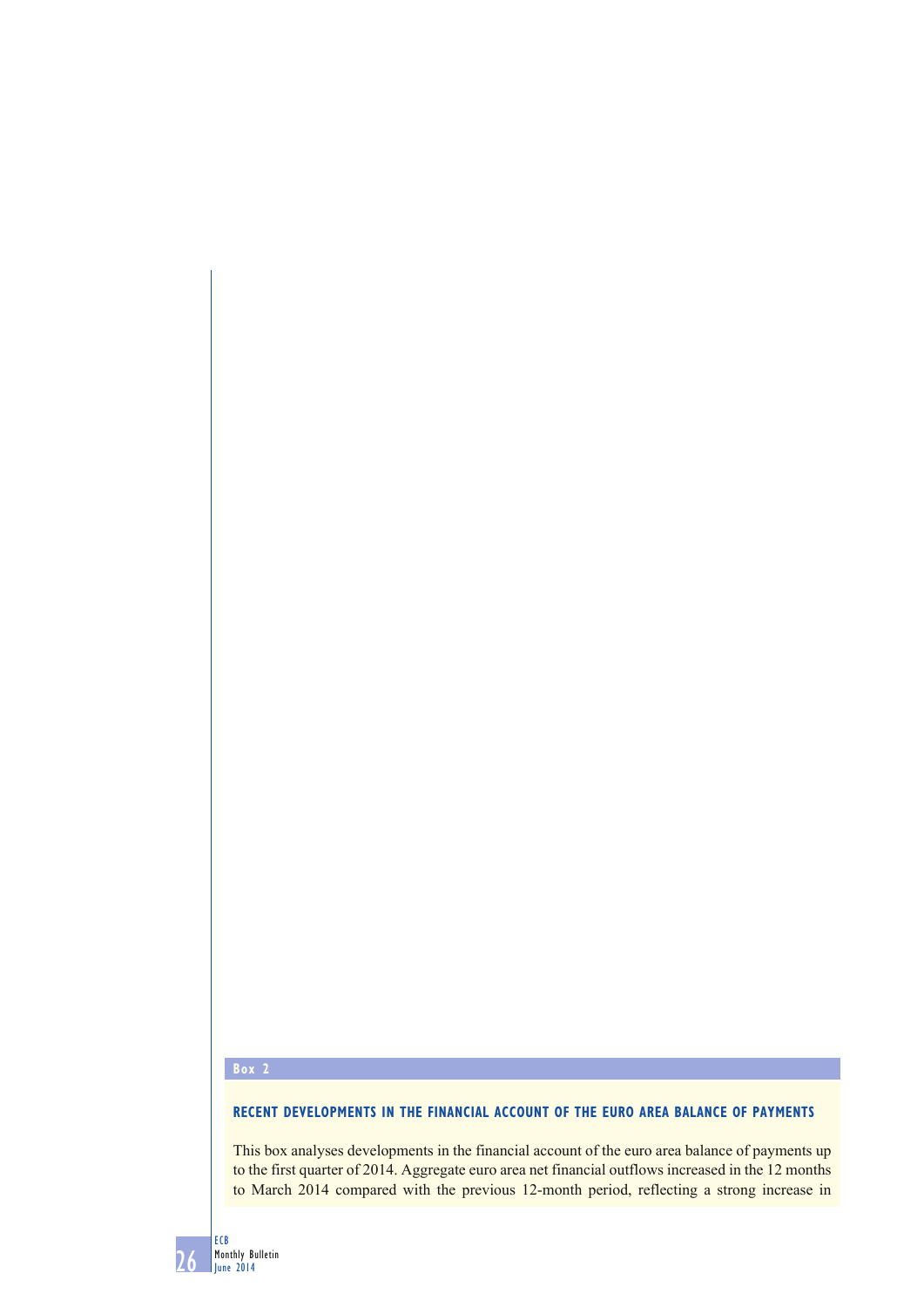## **ECONOMIC AND MONETARY DEVELOPMENTS**

Monetary and financial developments

net other investment outflows which was partially offset by an increase in net inflows in the combined direct and portfolio investment balance (see the table below).

Net inflows in the combined direct and portfolio investment balance increased from €86 billion to  $E142$  billion in the 12 months to March 2014. This increase was driven by a shift in direct investment from recording net outflows to balanced, owing to a decline in direct investment abroad by euro area residents. In line with the ongoing improvement in financial market sentiment towards the euro area, net portfolio investment inflows continued to be sizeable at  $E$ 142 billion – albeit declining slightly compared with the previous 12-month period – as foreign investors continued to increase their exposure to euro area equity and debt securities. The composition of portfolio investment inflows changed somewhat with foreign investors increasing their net purchases of equity instruments, while the inflows of debt instruments declined. In fact, foreign investors turned into net sellers of euro area money market instruments in the 12-month period to March 2014, while net purchases of bonds and notes continued to be sizeable. Euro area investors slightly increased their net acquisitions of both foreign equity and debt instruments. The composition of net acquisitions of debt instruments changed as euro area investors switched from being net sellers to net purchasers of money market instruments, while net purchases of bonds and notes declined.

Net outflows of other investment rose from  $\epsilon$ 296 billion to  $\epsilon$ 412 billion in the 12 months to March 2014, owing to a switch by euro area MFIs from decreasing to increasing their foreign other investment assets. Non-residents continued to withdraw deposits and loans from euro area MFIs, albeit at a slower pace than in the previous 12 months. There was a substantial shift in the maturity structure of euro area MFIs' other investment assets held abroad as holdings of long-term assets continued to be reduced, while euro area MFIs expanded their net acquisitions

| (EUR billions; non-seasonally adjusted data) |                                      |          |                  |                |                                                      |                |                            |                    |          |                 |                                         |                |
|----------------------------------------------|--------------------------------------|----------|------------------|----------------|------------------------------------------------------|----------------|----------------------------|--------------------|----------|-----------------|-----------------------------------------|----------------|
|                                              | <b>Three-month cumulated figures</b> |          |                  |                |                                                      |                | 12-month cumulated figures |                    |          |                 |                                         |                |
|                                              | 2013                                 |          |                  | 2014           |                                                      |                | 2013                       |                    |          | 2014            |                                         |                |
|                                              | <b>December</b>                      |          |                  | <b>March</b>   |                                                      |                | <b>March</b>               |                    |          | <b>March</b>    |                                         |                |
|                                              |                                      |          |                  |                | <b>Assets Liabilities Balance Assets Liabilities</b> | <b>Balance</b> | <b>Assets</b>              | <b>Liabilities</b> |          |                 | <b>Balance   Assets   Liabilities  </b> | <b>Balance</b> |
| Financial account <sup>1)</sup>              |                                      |          | $-95.6$          |                |                                                      | $-41.5$        |                            |                    | $-202.7$ |                 |                                         | $-265.2$       |
| Combined direct and                          |                                      |          |                  |                |                                                      |                |                            |                    |          |                 |                                         |                |
| portfolio investment                         | $-202.2$                             | 247.7    | 45.5             | $-24.3$        | 62.2                                                 |                | 37.9 - 542.9               | 628.7              |          | $85.8 - 440.1$  | 581.7                                   | 141.6          |
| Direct investment                            | $-151.9$                             | 142.8    | $-9.1$           | 21.6           | $-22.0$                                              |                | $-0.4$ $-363.2$            | 286.4              |          | $-76.8 - 250.3$ | 250.2                                   | $-0.1$         |
| Portfolio investment                         | $-50.4$                              | 104.9    | 54.6             | $-45.9$        | 84.2                                                 |                | 38.3 -179.7                | 342.3              |          | 162.6 -189.8    | 331.5                                   | 141.7          |
| Equities                                     | $-39.4$                              | 58.4     | 19.0             | $-8.8$         | 54.8                                                 |                | $46.0 - 102.7$             | 183.6              |          | $80.9 - 108.3$  | 224.3                                   | 116.0          |
| Debt instruments                             | $-11.0$                              | 46.5     | 35.6             | $-37.1$        | 29.3                                                 | $-7.8$         | $-76.9$                    | 158.7              | 81.7     | $-81.5$         | 107.2                                   | 25.7           |
| Bonds and notes                              | $-12.6$                              | 90.4     | 77.7             | $-26.2$        | 30.4                                                 |                | $4.2 - 112.5$              | 128.4              | 15.9     | $-70.2$         | 110.4                                   | 40.2           |
| Money market                                 |                                      |          |                  |                |                                                      |                |                            |                    |          |                 |                                         |                |
| instruments                                  | 1.7                                  | $-43.8$  |                  | $-42.2 - 10.9$ | $-1.0$                                               | $-11.9$        | 35.5                       | 30.3               | 65.9     | $-11.3$         | $-3.2$                                  | $-14.5$        |
| Other investment                             | 20.6                                 | $-165.7$ | $-145.1 - 146.2$ |                | 67.5                                                 | $-78.7$        | 72.6                       | $-369.0$           | $-296.4$ | $-41.6$         | $-370.1$                                | $-411.8$       |
| Of which: MFIs                               |                                      |          |                  |                |                                                      |                |                            |                    |          |                 |                                         |                |
| Direct investment                            | $-4.5$                               | 2.7      | $-1.8$           | $-4.3$         | $-1.4$                                               | $-5.7$         | 2.2                        | 9.8                | 12.0     | $-12.1$         | 4.0                                     | $-8.0$         |
| Portfolio investment                         | $-1.0$                               | $-8.2$   | $-9.2$           | 16.4           | 8.4                                                  | 24.8           | 75.5                       | $-57.0$            | 18.5     | 12.1            | $-26.8$                                 | $-14.7$        |
| Equities                                     | $-5.7$                               | $-7.0$   | $-12.7$          | 17.0           | 14.4                                                 | 31.4           | $-14.5$                    | $-34.8$            | $-49.3$  | $-9.0$          | 1.7                                     | $-7.3$         |
| Debt instruments                             | 4.7                                  | $-1.2$   | 3.5              | $-0.7$         | $-5.9$                                               | $-6.6$         | 90.0                       | $-22.2$            | 67.8     | 21.1            | $-28.5$                                 | $-7.5$         |
| Other investment                             | 21.1                                 | $-144.2$ | $-123.0 - 137.7$ |                | 47.5                                                 | $-90.1$        | 144.2                      | $-363.8$           | $-219.6$ | $-57.1$         | $-323.1$                                | $-380.3$       |

## **Main items in the financial account of the euro area balance of payments**

Source: ECB.

Note: Figures may not add up owing to rounding. 1) A positive (negative) sign indicates inflows (outflows).